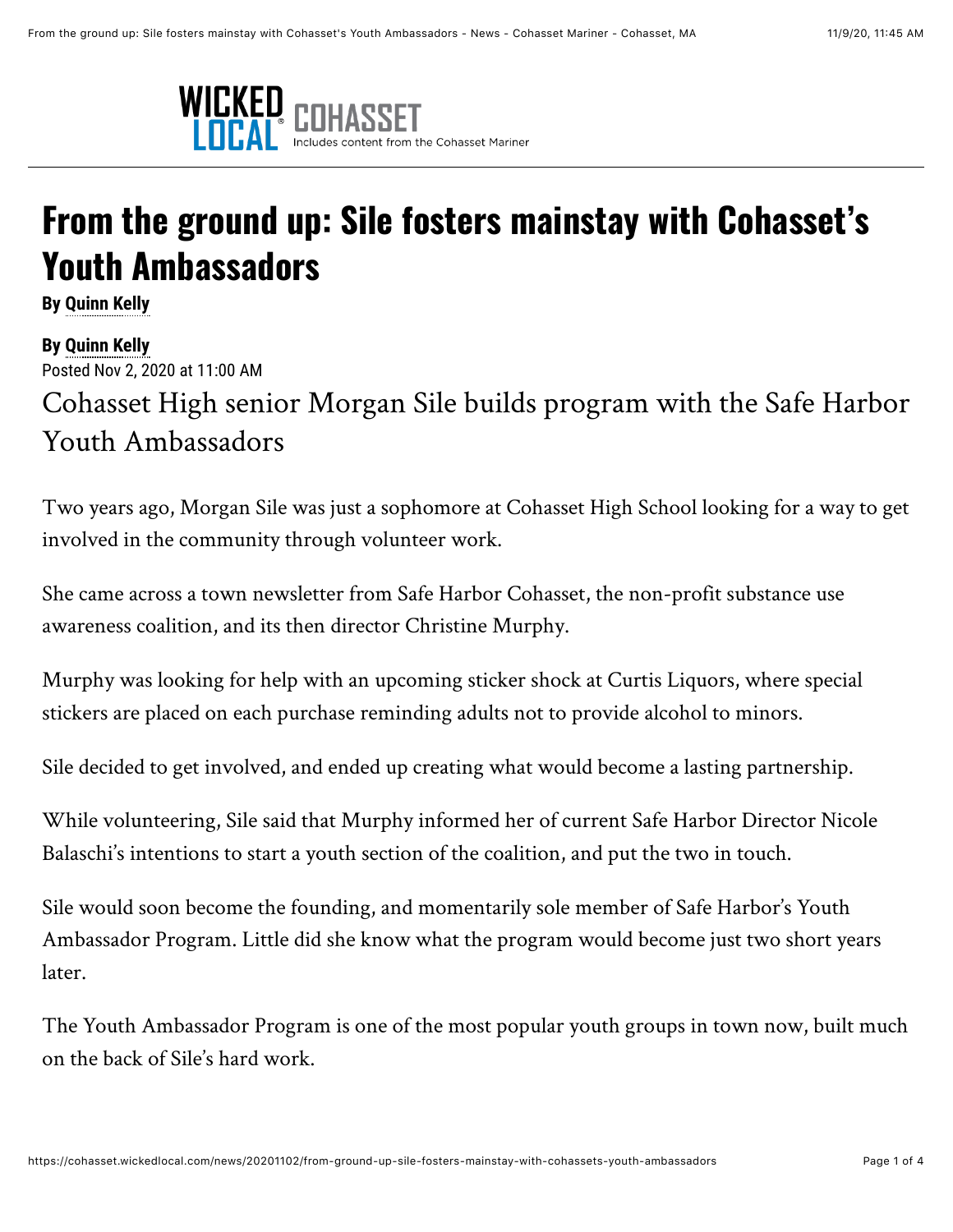The youth-led program builds leadership skills, raises awareness around health issues affecting the Cohasset community, and facilitates lasting peer relationships. Its membership includes students grades 7 and up.

Safe Harbor's Youth Ambassadors spread awareness by hosting events and sponsoring campaigns throughout the year.

Shortly after joining, Sile recruited classmate Kira Jamieson, and the two served as the first two leaders in the program.

"I think in the first year, we only had 10 people that would show up off and on," Sile recalled. "It was definitely a really slow start. We had no training and didn't exactly know what we were doing, but the whole year was an experiment on what we thought would work and what wouldn't."

The program launched different campaigns in town, from the sticker shock to educational seminars and community outreach events.

Soon, its popularity grew.

"By the second year we'd grown by 20 people and had a real structure in place," Sile said.

Now in the program's third year, membership has hit its 50 person capacity and has had to even turn away applicants.

It's a far cry from where the program started out, when Sile was tasked with finding classmates to join.

"In the beginning, I was being that recruiter," Sile said. "But as the program grew, we didn't really need to do that anymore. People could see how special the program is through what we were doing in the community and they wanted to get involved in that."

Sile continues to serve as one of the program's four Youth Leaders, along with Jamieson and two other classmates.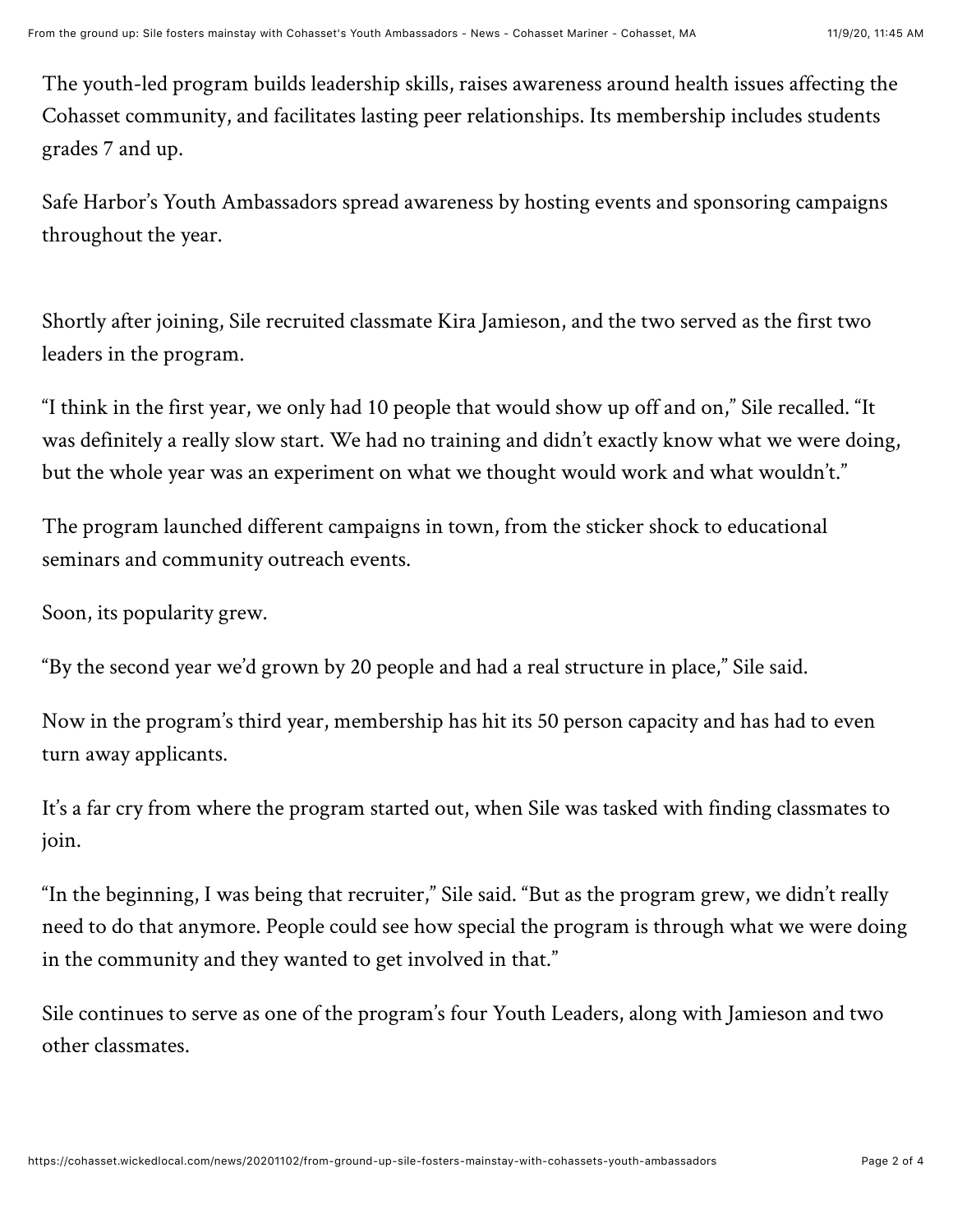A completely student led and run group, Sile is at the head of what has become an active program in the community.

The program has been involved with students not only at the high school level, but at the elementary in middle school levels, too.

It is with the younger kids that, Sile said, she's been able to do some of her most rewarding work.

"One of the most fulfilling things we've done was last year's Red Ribbon Week," said Sile. "It was me and a subgroup, and we put together a presentation and a series of activities for the fifth graders about healthy habits. We strongly believe in mental health and reducing stress so that it's less likely for students to develop those unhealthy habits that can eventually lead to drug use."

The program hasn't been quite as active as Sile would have liked in the past few months. Though they continue to meet regularly, many Youth Ambassador events and projects have been waylaid by the COVID-19 pandemic.

"We've definitely had a lot of projects that had to be put off," Sile said.

"Since April, we've been virtually meeting, and are still doing so," Sile said. "We've found it challenging in terms of communication as well as participation. But I think that the Youth Ambassadors who are really committed to this have stepped up to the challenge and done some great work over the past few months."

Despite the challenges of staying engaged during the pandemic, Sile said she couldn't be more appreciative of the effort her Youth Ambassadors have put forth.

"It's definitely a lot to be sitting at your desk in front of a laptop for six hours a day and stay focused and be productive," Sile admitted. "There has definitely been a lack of energy as a result of this, and you can't blame people. But I really do appreciate what people have been bringing to these meetings in staying focused and getting things done even though they don't have to."

"It really shows that people want to be involved and make a difference in their community through our program."